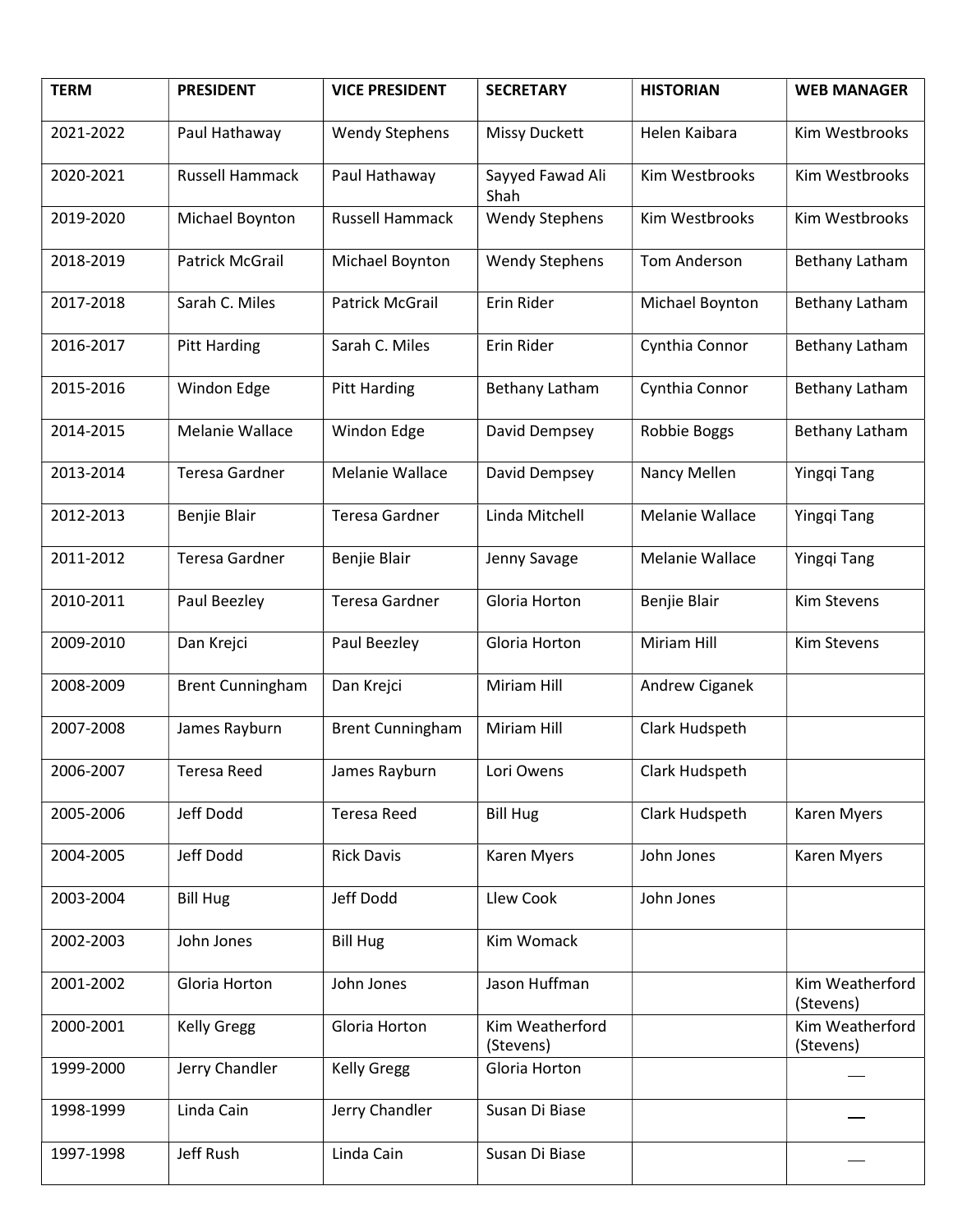| 1996-1997<br><b></b><br>--- | $\sim$<br>: Rush<br>Jeff | (vacant | $\overline{\phantom{0}}$<br>Sandra '<br>Stone |  |
|-----------------------------|--------------------------|---------|-----------------------------------------------|--|
|                             |                          |         |                                               |  |